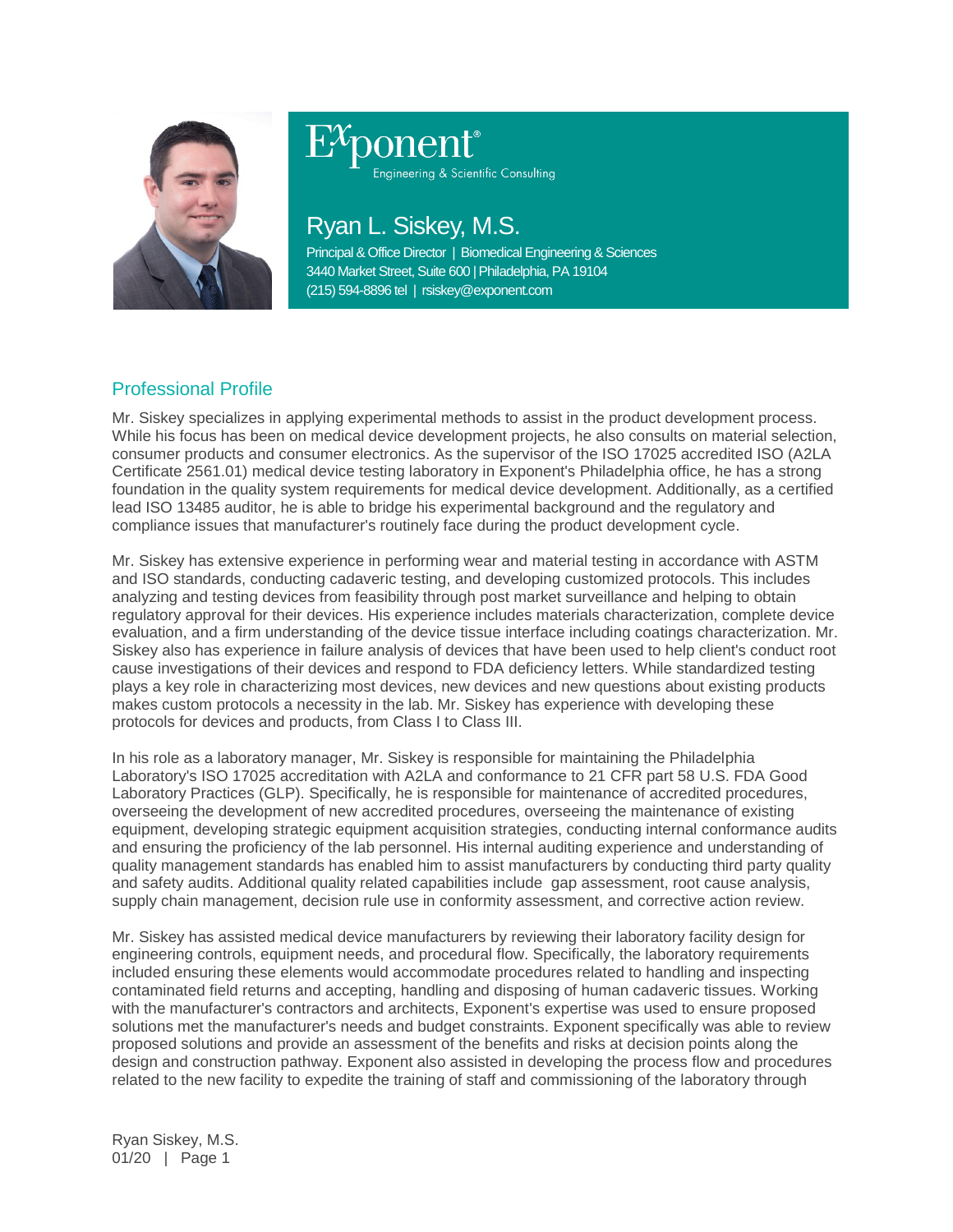process validation.

Mr. Siskey received his MTS certification, which enables him to develop customized testing procedures on the laboratory servo-hydraulic load frames and wear simulators. He also maintains an understanding of mechanical testing using a wide variety of testing equipment. Additional methods include surface characterization using a Zygo white light interferometer, and chemical characterization using FTIR. Previous experience in tribology has included re-design of a Matco hip wear tester, re-design of a biaxial knee wear tester, and design of a spine disc wear tester. Mr. Siskey has also developed procedures for devices including syringes, luer fittings, needles, and catheters.

Additionally, Mr. Siskey has conducted environmental monitoring with Exponent's Environmental Sciences group. Specifically, he has set up, maintained, and calibrated air particulate monitoring equipment and weather monitoring equipment. He has also conducted analysis of the data collected with these systems.

#### Academic Credentials & Professional Honors

M.S., Biomedical Engineering, Drexel University, 2008

B.S., Biomedical Engineering, Drexel University, 2005

ASTM Robert E. Fairer Award, May 2010

ASTM Manny Horowitz Award, May 2018

A.J. Drexel Scholarship, 2000-2005; Alpha Chi Rho Richard V. Olson Scholarship, 2004

Senior Design Honorable Mention: "Developing a Cost-Effective Mechanical Spine Simulator" (Jared Grochowsky and Ryan Siskey; Advisor: Dr. Steven Kurtz)

#### Licenses and Certifications

Certified ISO 13485 Lead Auditor

#### Professional Affiliations

ISO TC 150:

- Chair of ISO TC150 SC5 Osteosynthesis and Spinal Devices
- Convener of ISO TC150 SC1/WG5 Medical Plastics

American Society for Testing and Materials:

- Member of ASTM Committee F04 on Medical and Surgical Materials and Devices
- Member of ASTM Committee D13 on Textiles
- Member of ASTM Committee F15 on Consumer Products
- Member of ASTM Committee F42 on Additive Manufacturing Technologies

#### **Patents**

System for Testing Valves. Patent Number: 10,105,227 (U.S.), October 23, 2018.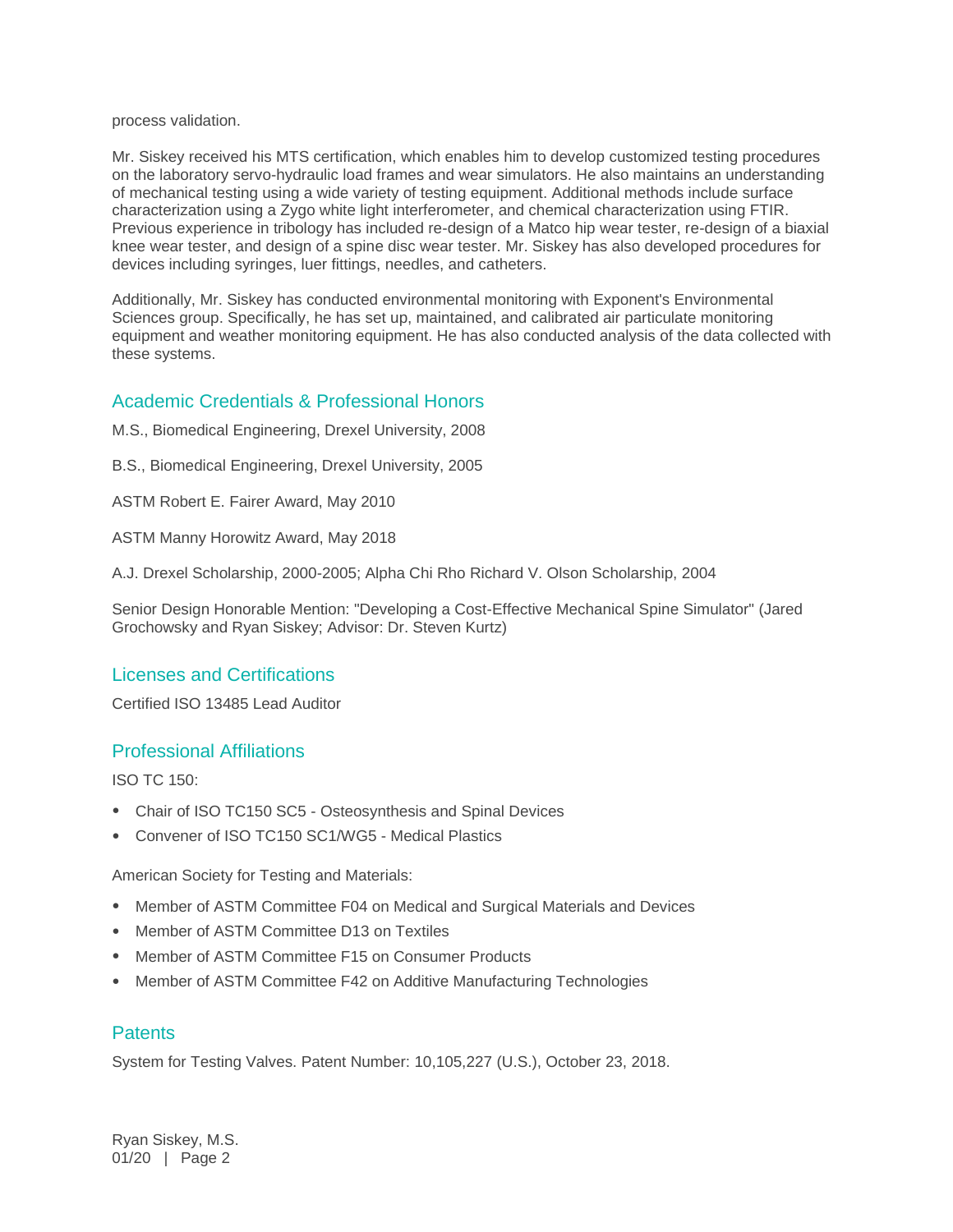#### **Publications**

Higgs GB, MacDonald DW, Lowell J, Padayatil A, Mihalko WM, Siskey RL, Gilbert JL, Rimnac CM, Kurtz SM. Technical Note: Is Corrosion a Threat to the Strength of the Taper Connection in Femoral Components of Total Hip Replacements? Corrosion 73(12): 1538, 2017.

Ansari F, Lyons C, MacLean S, Siskey R, Donthu, S. Mechanical characterization and fractography of PC, ABS and PMMA - a comparison of tensile, impact and ESC fracture surfaces. Proceedings, ANTEC, 2017

Rau A, Siskey R, Ochoa J, Good T. Factors affecting lethal isotherms during cryoablation procedures. The Open Biomedical Engineering Journal 2016; 10: 62-71.

Baykal D, Siskey R, Underwood RJ, Briscoe A, Kurtz SM. The biotribology of PEEK-on-HXLPE bearings Is comparable to traditional bearings on a multidirectional pin-on-disk tester. Clin Orthop Relat Res. 2016;474:2384-2393.

Siskey R, Ciccarelli L, Lui MK, Kurtz SM. Are PEEK-on-Ceramic bearings an option for total disc arthroplasty? An In Vitro Tribology Study. Clin Orthop Relat Res. 2016;474:2428-2440.

Siskey R, Peck J, Mehta H, Kosydar A, Kurtz S, Hill G. Development of a clinically relevant impingement test method for a mobile bearing lumbar total disc replacement. Spine J. 2016;16:1133-1142.

Siefert, AW, Siskey, RL (2015). Bench models for assessing the mechanics of mitral valve repair and percutaneous surgery. Cardiovascular engineering and technology 2015; 6(2): 193-207.

Baykal D, Siskey R, Haider H, Saikko V, Ahlroos T, Kurtz SM. Advances in tribological testing of artificial joint biomaterials using multidirectional pin-on-disk testers. J Mech Behav Biomed Mater 2014; 31C:117- 34.

Kurtz SM, Toth JM, Siskey R, Ciccarelli L, MacDonald D, Isaza J, Lanman L, Punt I, Steinbeck M, Goffin J, van Ooij A. The latest lessons learned from retrieval analyses of ultra-high molecular weight polyethylene, metal-on-metal, and alternative bearing total disc replacements. Semin Spin Surg 2012; 24:57-70.

Siskey R, Auerbach J, Geisert C, Ellfeldt K. Using the Screw Sock as a simple method to salvage stripped lateral mass screws in the subaxial cervical spine. The Spine Journal 2011; 11(10):S168-S169.

Markel D, Day J, Siskey R, Liepins I, Kurtz S, Ong K. Deformation of metal-backed acetabular components and the impact of liner thickness in a cadaveric model. International orthopaedics 2011; 35:1131-1137.

Kurtz SM, Siskey R, Reitman M. Accelerated aging, natural aging, and small punch testing of gamma-air sterilized polycarbonate urethane acetabular components. J Biomed Mater Res B Appl Biomater 2010; 93:442-447.

Ianuzzi A, Kurtz SM, Kane W, Shah P, Siskey R, van Ooij A, et al. In vivo deformation, surface damage, and biostability of retrieved dynesys systems. Spine 2010; 35:E1310-1316.

Kurtz SM, Dumbleton J, Siskey R, Wang A, Manley M. Trace concentrations of vitamin E protect radiation crosslinked UHMWPE from oxidative degradation. J Biomed Mater Res A 2009 Aug; 90(2):549-563.

Choma TJ, Miranda J, Siskey R, Baxter R, Steinbeck MJ, Kurtz SM. Retrieval analysis of a ProDisc-L total disc replacement. Journal of spinal disorders & techniques 2009 Jun; 22(4):290-296.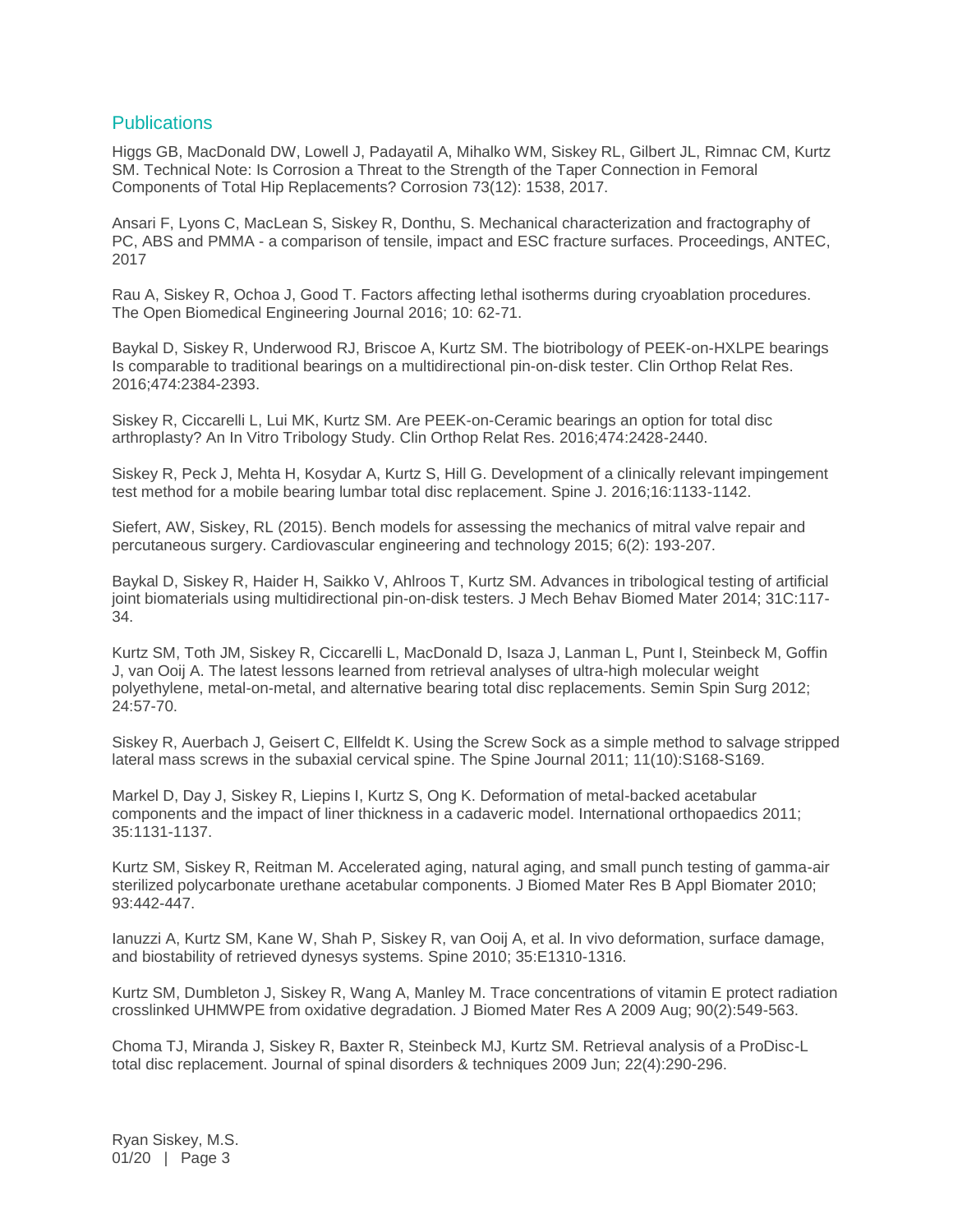Kurtz SM, Siskey RL, Dumbleton J. Accelerated aqueous aging simulation of in vivo oxidation for gammasterilized UHMWPE. J Biomed Mater Res B Appl Biomater 2009 Jul; 90(1):368-372.

Kurtz SM, Siskey R, Ciccarelli L, van Ooij A, Peloza J, Villarraga ML. Retrieval analysis of total disc replacements: Implications for standardized wear testing. J ASTM International 2006; 3(6):1-12.

Grochowsky JC, Alaways WL, et al. Digital photogrammetry for quantitative wear analysis of retrieved TKA components. J Biomed Mater Res B Appl Biomater 2006; 79(2):263-267.

Kurtz SM, Peloza J, Siskey R, Villarraga ML. Analysis of a retrieved polyethylene total disc replacement component. Spine J 2005; 5(3):344-350.

#### **Book Chapters**

Ochoa, JA, Siskey, RL, Kuehn, CM, and Ciccarelli, L, Medical device regulation and retrieval analysis. In: Mihalko WM, Lemons J, Greenwald AS, Kurtz S, eds. Beyond the Implant Retrieval Analysis Methods for Implant Surveillance. STP 1606. ASTM International, West Conshohocken, PA, 2018:23-38.

Siskey R, Smelt H, Boon-Ceelen K, Persson M. UHMWPE Homocomposites and Fibers. In: Kurtz S, editor. Biomaterials Handbook, Ultra-High Molecular Weight Polyethylene in Total Joint Replacement and Medical Devices. Third Edition, 2016.

Underwood RJ, Kocagoz SB, Smith R, Sayles R, Siskey R, Kurtz SM, Cann P. A protocol to assess the wear of head/neck taper junctions in large head metal-on-metal (LHMoM) hips. In: Kurtz SM, Greenwald AS, Mihalko WM, Lemons J, editors. Metal-on-Metal Total Hip Replacement Devices, STP 1560. Conshohocken, PA: ASTM; 2013.

Reitman M, Jaekel D, Siskey R, Kurtz SM. Morphology and crystalline architecture of polyaryletherketones. In: Kurtz SM, editor. PEEK Biomaterials Handbook. 2012.

Siskey R, Kurtz SM. Tribology of total disc arthroplasty. In: Tribology and Bearing Surfaces in Total Joint Replacements. Streicher R (ed), Transworld Research Network, India 2011: 267-286.

#### **Scientific Exhibits**

Siskey R, Hill GA, Peck J, Rundell SA, Kurtz SM. Impingement characterization of total disc replacements, Scientific Exhibit No. 69, 79th Annual Meeting of the American Academy of Orthopaedic Surgeons, San Francisco, CA, February 7-11, 2012.

#### **Conference Papers and Abstracts**

Higgs G, Siskey R, Rimnac C, Mihalko W, Gilbert J, Kurtz S. Electrochemical impedance spectroscopy as a method to distinguish corrosion severity and damage modes in retrieved femoral heads, ISTA 31st Annual Congress, London, United Kingdom, October 10-13, 2018.

Riva F, Meneghello S, Celo C, Siskey R, Buttazzoni E, Kurtz S, Pressaco M. What's behind acetabular impingement: An in vitro study, ISTA 31st Annual Congress, London, United Kingdom, October 10-13, 2018.

Siskey R, Ciccarelli L, Kurtz S, Singh V, Toth J. Retrieval analysis of a titanium ceramic composite cervical total disc replacement, 18th Annual Conference of the International Society for the Advancement of Spine Surgery, Toronto, Ontario, Canada, April 11-13, 2018.

Basgul C, Yu T, Dobson B, MacDonald DW, Siskey R, Marcolongo M, Kurtz SM, Characterization of 3D printed PEEK lumbar interbody fusion devices via fused filament fabrication. Annual Meeting of the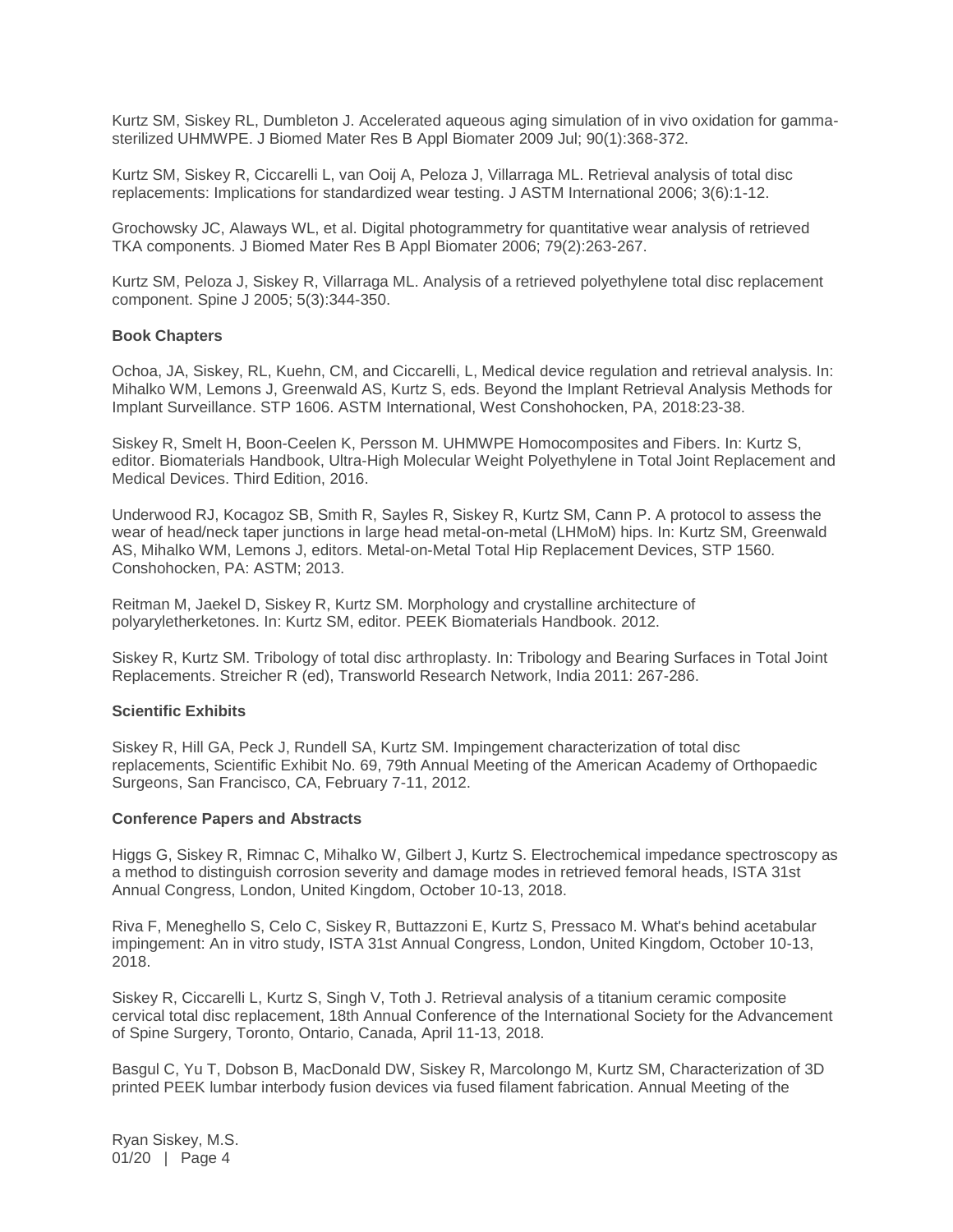Society for Biomaterials. Atlanta, GA, April 11-14, 2018.

Basgul C, Yu T, MacDonald DW, Dobson B, Baxter JN, Siskey R, Marcolongo M, Kurtz SM. Is it possible to ensure enough strength via 3D printing for PEEK lumbar interbody fusion devices? Poster 1262, Transactions of the Orthopaedic Research Society, New Orleans, LA, March 10-13, 2018.

Higgs GB, MacDonald DW, Lowell J, Padayatil A, Mihalko WM, Siskey RL, Gilbert JL, Rimnac CM, Kurtz SM. Does Corrosion Loosen the Taper Connection of Femoral Components in Total Hip Replacements? Paper 0276, Transactions of the Orthopaedic Research Society, New Orleans, LA, March 10-13, 2018.

Basgul C, Yu T, Dobson B, MacDonald DW, Siskey R, Marcolongo M, Kurtz SM. Is it possible to ensure enough strength via 3D printing for PEEK lumbar interbody fusion devices? Annual Meeting of the American Academy of Orthopaedic Surgeons, New Orleans, LA, March 6-10, 2018.

Lyons C, Ansari F, Siskey R, Donthu S, MacLean S. Environmental stress cracking (ESC) failure of amorphous polymer materials. Materials Science & Technology (MS&T) Conference, Pittsburgh, Pennsylvania, October 8-12, 2017.

Ansari F, Lyons C, Siskey R, Donthu S, MacLean S. Mechanical characterization and fractography of PC, ABS & PMMA: A Comparison of tensile, impact & ESC fracture surfaces. Society of Plastic Engineers, ANTEC 2017 Conference, Society of Plastics Engineers, Anaheim, CA, May 8-10, 2017.

Bertone T, Toner G, Siskey RL, Kurtz SM. How does the coefficient of friction of all cartilage bearings compare to cartilage-on-biomaterial bearings? Poster No. 1364, 63rd Annual Meeting of the Orthopaedic Research Society, San Diego, CA, March 19-22, 2017.

Weisenburger J, Kyomoto M, Siskey R, Kurtz S, Garvin K, Haider H. Friction and wear in phospholipid polymer surface treated ceramic on polyethylene total hip replacements. Podium Presentation, ISTA 2016: Annual Congress of the International Society for Technology in Arthroplasty, Boston, Massachusetts, October 5-8, 2016.

Siskey R. Tribological studies of PEEK on PEEK facet resurfacing devices. 2nd International PEEK Meeting. Washington, DC, April 23-24, 2015.

Higgs GB, MacDonald DW, Mihalko WM, Siskey RL, Gilbert JL, Rimnac CM, Kurtz SM. A pilot study characterizing taper interface integrity and its relationship with taper damage in retrieved femoral components of total hip replacement devices. Symposium on Modularity and Tapers in Total Joint Replacement Devices. ASTM International, New Orleans, LA, November 10th, 2014.

Gong XY, Siskey R, Rau A, Anderson S. Effect of prestrain on the fatigue life of nitinol wire. Presented at the International Conference on Shape Memory and Superelastic Technologies (SMST), Pacific Grove, CA, May 12-16, 2014.

Kurtz SM, Walkenhorst R, Hufen J, Siskey RL. Baseline properties and wear resistance of Vitamin E containing ultra-high molecular weight polyethylene grades. Poster No. 1235A, 59th Annual Meeting of the Orthopaedic Research Society, San Antonio, TX, January 26-29, 2013.

Underwood RJ, MacDonald D, Higgs G, Siskey RL, Day J, Kurtz SM. Tribocorrosion in Taper Junctions: Measurements and Observations from Explanted MoM Hips. Poster No. 1763, 59th Annual Meeting of the Orthopaedic Research Society, San Antonio, TX, January 26-29, 2013.

Siskey RL, Kurtz SM, Kyomoto M, Masaru U, Weisenburger J, Haider H. In vitro Wear Performance of MPC-grafted UHWMPE for Total Hip Replacement. Poster No. 1785, 59th Annual Meeting of the Orthopaedic Research Society, San Antonio, TX, January 26-29, 2013.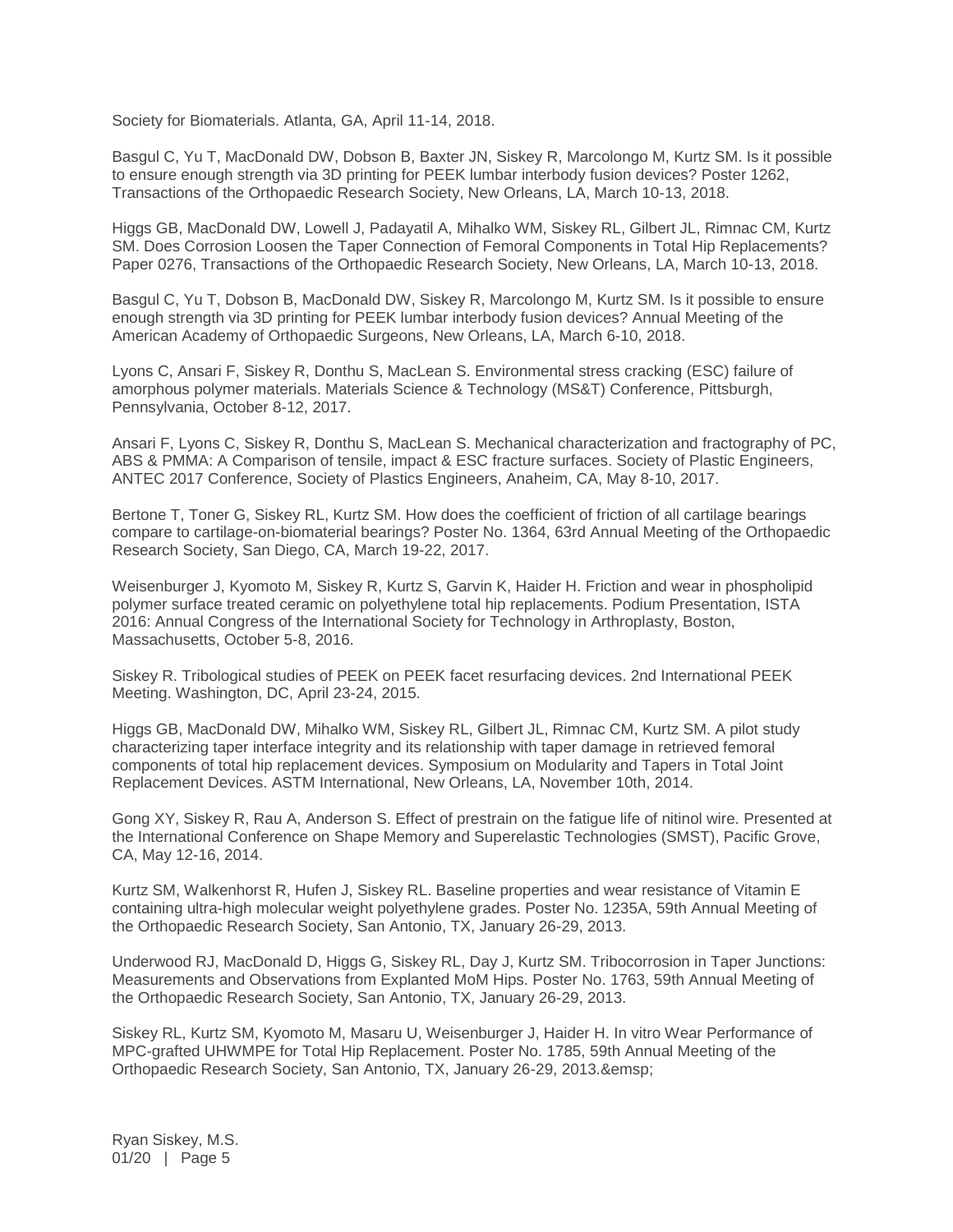Underwood RJ, MacDonald D, Higgs G, Day J, Siskey RL, Kurtz SM. Does visual inspection of the taper head / stem junctions in metal-on-metal hips accurately characterize the corrosion and wear? Poster No. 1797, 59th Annual Meeting of the Orthopaedic Research Society, San Antonio, TX, January 26-29, 2013.

Briant P, Siskey R, Rau AC, Easley S, James B. Effect of strain rate on nitinol constitutive modeling in the clinically relevant strain range. Proceedings, 2011 ASM Materials and Processes for Medical Devices, Minneapolis, MN, August 8-10, 2011.

Siskey R, Day J, Kurtz S. Validation of a test method for evaluating the fatigue performance of PEEK spinal fusion rod systems. Paper 0274, Transactions of the Orthopaedic Research Society, Vol. 35, New Orleans, LA, March 6-9, 2010.

Baykal D, Siskey R, Kurtz S. Tribological studies of highly crosslinked and Vitamin-E blended UHMWPE. Poster 2297, Transactions of the Orthopaedic Research Society, Vol. 35, New Orleans, LA, March 6-9, 2010.

Kurtz S, Siskey R. Small punch testing of artificially aged gamma-sterilized polycarbonate urethane acetabular components. Vol. 34, No. 0471. Transactions of the 55th Annual Meeting of the Orthopaedic Research Society, Las Vegas, NV, February 22-25, 2009.

Kurtz S, Siskey R, Whipperman B, Siebert W, Mai S. Wear mechanisms of human retrieved polycarbonate urethane acetabular components. World Congress of Biomaterials, 2008.

Kurtz S, Siskey R. Accelerated aging of gamma-sterilized polycarbonate urethane acetabular components. World Congress of Biomaterials, 2008.

Kurtz S, Siskey R, Shah P. Validation of MicroCT measurement of in vivo volumetric wear for retrieved PCU acetabular components. World Congress of Biomaterials, 2008.

Siskey R, Kurtz S, Shah P, Ciccarelli L, Harper M, Chan F. A validation of ISO-standard wear testing using retrieved metal-on-metal cervical disc replacements. Spine Arthroplasty Society, 2008.

Kurtz SM, Ebert M, Siskey R, Ciccarelli L, Reitman M, Harper ML, Chan FW. Natural and accelerated post-sterilization aging of polyurethanes in the BRYAN ® Cervical Disc. Spine Arthroplasty Society, 2008.

Siskey RL, Villarraga M, Guerin H, Shah P, Kurtz SM. Developing a surrogate annulus fibrosus model for nucleus pulposus replacement wear and fatigue characterization. Spine Arthroplasty Society, 2008.

Siskey RL, Kurtz SM, Shah P, Ciccarelli L, Harper M, Chan F, White S. Validation of ISO-standard wear testing with retrieved metal-on-metal cervical disc replacements. Transactions of the Orthopaedic Research Society Vol. 33, p. 1927, San Francisco, CA, 2008.

Siskey RL, Villarraga M, Guerin H, Shah P, Kurtz SM. Design and validation of a surrogate annulus fibrosus model for nucleus pulposus replacement wear and fatigue characterization. Transactions of the Orthopaedic Research Society Vol. 33, p. 1924 San Francisco, CA, 2008.

Guerin HL, Heinly JN, Auerbach JD, Siskey RL, Lonner BS, Villarraga ML, Kurtz SM. Human intervertebral disc cartilaginous endplate tensile mechanical properties are anisotropic and degeneration dependent. Transactions of the Orthopaedic Research Society Vol. 33, p. 1444, San Francisco, CA, 2008.

Ianuzzi A, Kurtz SM, van Ooij A, Bindal RK, Ross R, Bohinski RJ, Kane W, Siskey R, Shah P, Villarraga ML. In vivo deformation, surface damage, and biostability of retrieved Dynesys components for posterior dynamic stabilization. Transactions of the Orthopaedic Research Society Vol. 33, p. 1325, San Francisco,